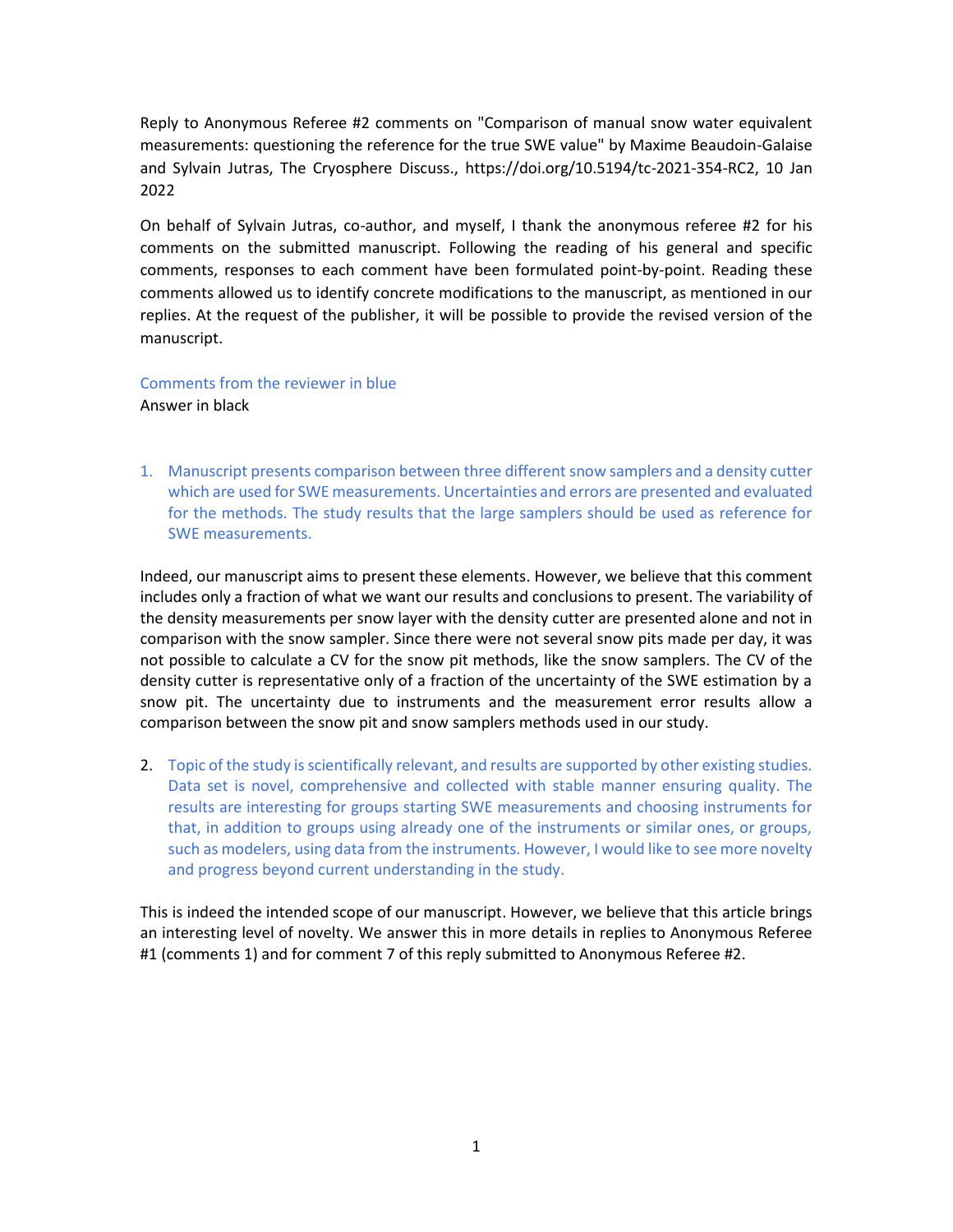3. Snowpack structure and snow properties should be presented to be able to evaluate for which snow conditions the presented results could be applicable. The reference for the true SWE is highly related to experienced snow conditions. For example, large and short samplers are not suitable for very deep and hard snow. It could be stated already in the title that which type of the snowpack is the comparison made for.

This is a comment similar to some observations raised by Anonymous Referee #1 (comments 6 and 7). Additional information has been added to the manuscript to better describe the typical snow conditions encountered at our study site. Histograms of the distribution of average snow depths and snow densities encountered during the 4 years of measurements have been added to the results section. A new subsection (3.1 snow measurements distribution) has been created in order to add the new distribution figure as well as the values of the coefficient of variation for each sampler according to snow depth, density and SWE. These results focused on the description of the study site clarify in which type of environment the following results are applicable.

This aspect was neglected during writing because we thought that our results impact more widely than the snow conditions specific to our study site. For example, the results for uncertainty due to instruments are not site-specific, but method-specific. The calculation of this type of uncertainty could be done only from a protocol and the instruments that will be used (with their precision) in order to estimate a minimum uncertainty associated with each SWE estimation method. For us, this is a type of results never before presented in the literature for the snow pit and snow sampler methods used in our study, but that would be relevant for any type of SWE estimation method.

4. As stated in lines 365-367, it is possible to study methods in several snow conditions with the data set. I would like to see these results, how samplers are working in accumulation period and melting period, and what could create additional errors in those conditions, such as increasing amount of ice layers in melting period or crust layers during melt-freeze events in accumulation period.

Using data from snow pits, we also checked the impact of the number of ice layers or the cumulative thickness of the ice layers present in the snowpack. These tests did not show any trend or significant relationship between these variables and the uncertainty or measurement error on the SWE estimate by the manual methods used. For the coefficient of variation of each sampler, the coefficient of determination  $(R^2)$  obtained by linear regression shows values ranging from 0.0009 to 0.003 depending on the cumulative thickness of the ice layers and values ranging from 3 \* 10<sup>-5</sup> to 0.04 depending on the number of ice layers. The same statistical analysis was done for the mean bias error (%). The  $R<sup>2</sup>$  value range from 0.013 to 0.017 depending on the cumulative thickness of the ice layers and values ranging from 4  $*$  10<sup>-4</sup> to 0.004 depending on the number of ice layers.

Thank you for your comment, it is a relevant suggestion to improve our analysis. In order to test this, we divided our coefficient of variation results according to whether the measurements were taken during periods of snow accumulation or melting. Relevant results were found and added to the analysis. For SFS (p-value =  $0.41$ ) and HQS (p-value =  $0.15$ ), there is no significant difference, but the ULS shows a significantly lower CV during the accumulation period (p-value =  $9.8 * 10^{-3}$ ). During the snowmelt period, the three samplers did not show any significant difference between them with CVs of 4.2%, 4.2% and 4.5% for SFS, HQS and ULS respectively. During snow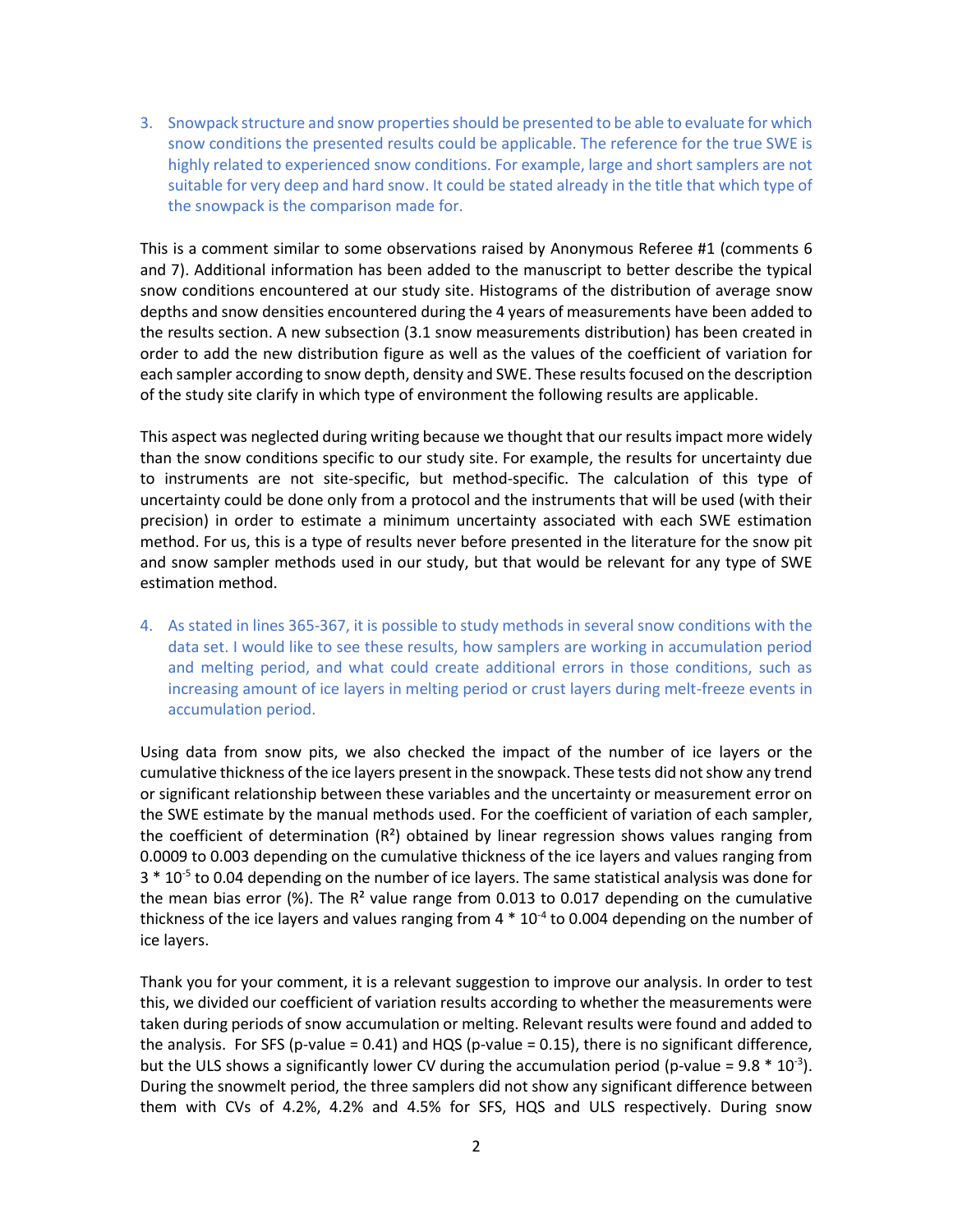accumulation, CV values are of 5.9%, 3.8% and 2.9% for SFS, HQS and ULS respectively. During snowmelt, while there is no significant difference between SFS and HQS (p-value = 0.087) as well as HQS and ULS (p-value = 0.38), the ULS shows a significantly lower CV than SFS (p-value = 0.0031)

These results have been illustrated by modifying Figure 2 (line 317). The figure has been divided into two panels, showing the same result but with a distinction of the period of snow accumulation or snowmelt.

5. It would be interesting addition to density sampler comparison if results for different layer properties (e.g. hardness and grain shape classes) would be presented, similarly as for different density ranges. However, a problem with wedge cutter is that the sample includes more snow from the bottom of the sample location than top of it due to shape of the cutter. When samples are taken inside a layer, related error should be small, but layers are still naturally changing gradually. Related uncertainty could be checked. For thin layers, problem with using density from the same grain type is that it may also vary depending on snowpack structure. At least, analysis and description on how densities of the same grain types vary should be added. You could consider also average density from the closest measurements above and below instead of averaging the whole snowpack.

This would indeed be a relevant analysis to make. Still, we think a deeper analysis of the snow properties deviates from the main purpose of our article. We did not want to place too much importance on the analysis of the estimation of the snow density per layer. Although the snow pit is useful for gathering more information about snow layer properties, we want our article to focus on the various SWE measurements methods, including the snow pit and snow samplers, as tools to estimate the SWE of the snow cover. As mentioned in the introduction (lines 60-64), the snow pit, according to different protocols, is often used in different contexts to serve as references to true SWE. In order to stay close to this objective, we have written our article considering the snow pit, like the snow samplers, a manual SWE measurement method of the snow cover.

As mentioned in comment 1 of this reply, the SWE estimation of a single snow layer with a density cutter cannot be compared to the SWE estimation by a snow sampler. Although the CVs obtained for measurements with the density cutter are similar to those obtained from three snow samplers, it must be considered that the density cutter uncertainty is associated with a single snow layer, whereas the sampler is for the entire snow cover. The results of the uncertainty due to instruments (table 3 – line 325) shows this difference. This type of uncertainty was calculated in order to follow our main objective, and thus to be able to compare the manual SWE measurements by a snow pit and the snow samplers. Even if the uncertainty is small for the SWE estimation for a single snow layer, it does not mean that the uncertainty of the SWE obtained for a snow pit is. According to the principle of propagation of uncertainties, it is necessary to cumulate all the uncertainties of each snow layer to evaluate the whole snow pit. By this method, the snow pit shows a higher uncertainty than the larger samplers in estimating the SWE of a snow cover. However, we understand that there are limits to the measurement error obtained for the snow pit according to our methodology and we explain this in the discussion (lines 448-464).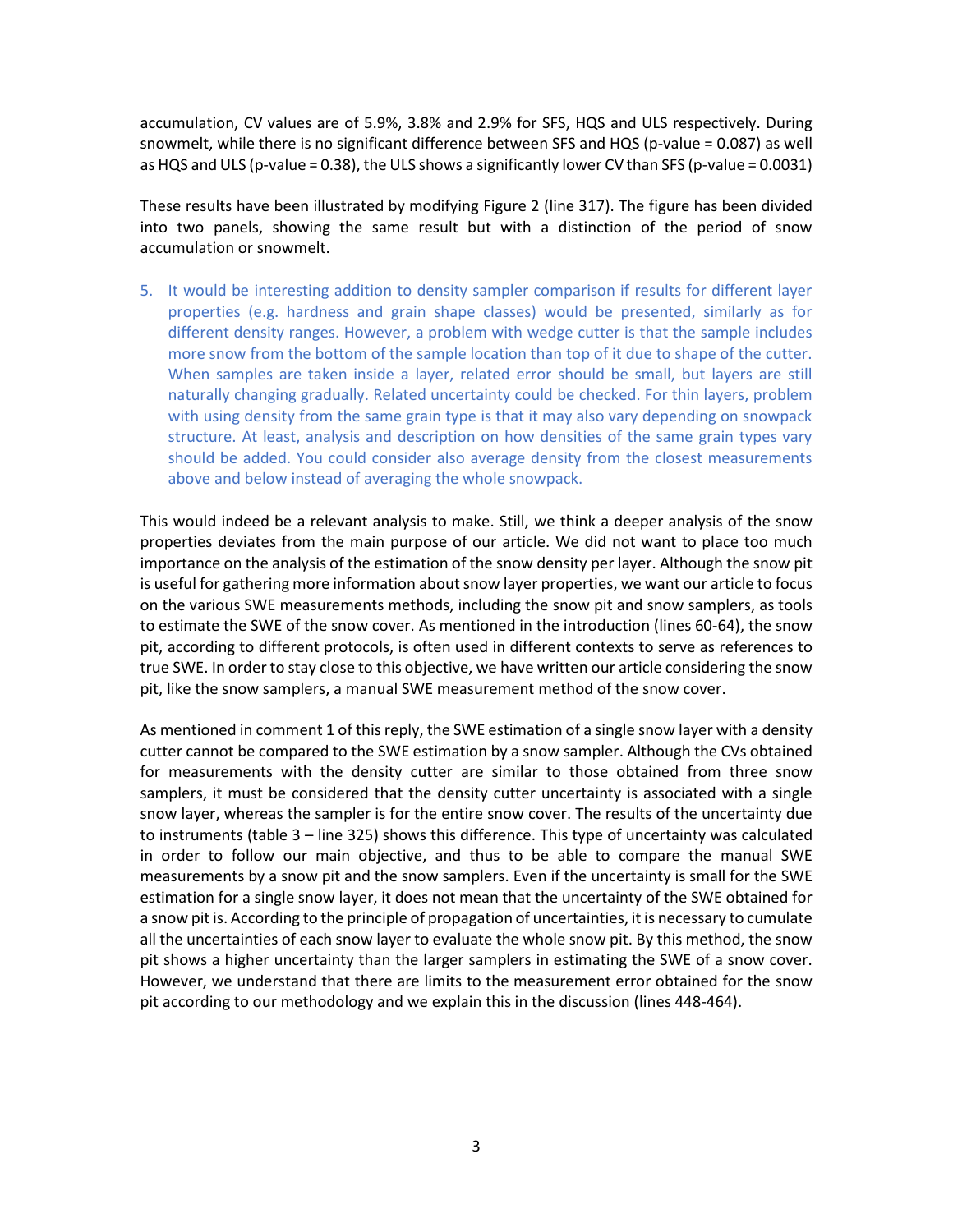6. I think that novelty and impact of the study are not strong enough for publishing in The Cryosphere at present. However, I recommend improving the manuscript and publishing in another journal. In the case of significant improvements on the manuscript, resubmission to The Cryosphere could be considered.

Like we respond to Anonymous Referee #1 (comment 8), we believe that the comments miss the main purpose and novelty of this study. In the context of the boreal biome, which is different from an arctic or alpine environment for example, the snow pit made with a small size density cutter is frequently used to estimate the true SWE of the snowpack. The objective of our study is to compare this method with snow samplers already used in the field (SFS and HQS) and a larger sampler developed for research purposes (ULS). We believe that the article presents novelty by studying the snow pit at the same level as the samplers instead of considering it as a reference. This is a method used to measure the SWE of the snowpack, but where there is no evaluation in the literature of its uncertainty and its measurement error at this level.

Due to the presence of snow cover for part of the year, the boreal biome is part of the cryosphere. Although our conclusions have a scope more focused on stakeholders in a territory similar to ours, we present a study that we consider to be innovative and which, to our knowledge, has not been carried out on other biomes of the cryosphere, such as alpine and arctic biomes. This type of methodology could be extended to other snow conditions in order to assess whether it is the best reference for true SWE in these conditions. In order to avoid confusion, clarifications in this sense has been added in the discussion and conclusion for specifying the results with a more local scope, and those with a more global scope.

# Specific comments:

# 7. It would be nice to have map and figures from the sampling locations.

This is something we thought about in the process of writing. We think it is not necessary because the measurements have always been in the same place on the NEIGE site for the 4 consecutive years of this study. We only mention the coordinates and a description of the site in the section 2.1. Using theses coordinates, readers can easily find numerous maps of the site through free online earth observation portals.

8. Lines 28-29, 32: The first documentations about SWE samplers and snow courses have been published a bit earlier in 1920's in Europe, but those are quite not possible to find since written in German and not available online. I recommend rephrasing such as "On our knowledge, the first documentation in English…"

This is a good observation that I hadn't considered. This sentence has been modified in the manuscript as suggested.

### 9. Line 29: add 1¾ inch also in cm

The dimension in cm has been added in the revised version. This will make it more consistent with the rest of the text.